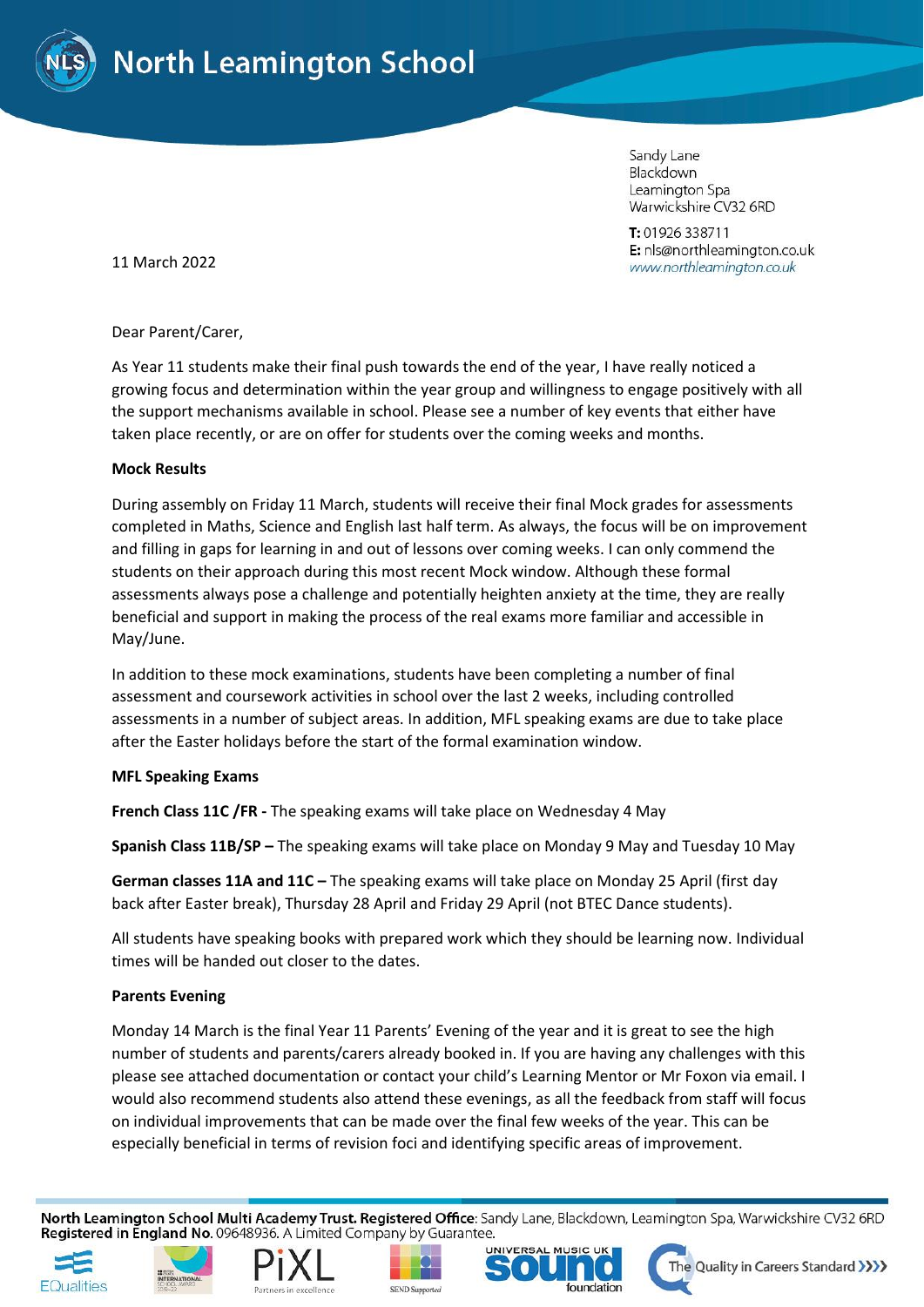# **Passport to the Prom**

Our Passport to the Prom initiative is now in full swing, with pushing 100 students attending revision sessions each night (Monday to Thursday). This has been wonderful to see and students are aware there is going to be a pizza delivery for students involved on one night week beginning 14 March. The best bet to avoid missing out, would be for students to attend an activity on each of the days. Information on specific evenings can be found below, students need to remember to get each session signed off to ensure they earn their money off activities on the Prom event itself.

| Mon 3:20-4pm        | Tues 3:20-4pm     | Wed 3:20-4pm    | Thurs 3:20-4pm     |
|---------------------|-------------------|-----------------|--------------------|
| Computer Science/IT | Art Group 1       | Art Group 2     | Drama              |
| <b>History</b>      | Design Technology | <b>Business</b> | <b>Mathematics</b> |
| Geography           | English           | Media           | Modern Foreign     |
|                     |                   |                 | Languages          |
|                     | Food              | Science         |                    |
|                     | <b>GCSE PE</b>    |                 |                    |
|                     | Textiles          |                 |                    |

Linking to the end of year celebration, a couple of bits of information have been shared with students this week:

# **Leavers' Hoodies**

Leavers' Hoodies are now available to order on ParentPay (see separate flyer). There is a strict deadline of Friday 20 May 2022; **unfortunately, late orders will not be able to be processed.**

# **Yearbook**

All students have been emailed a form to complete to provide consent and other relevant information for the yearbook. They do have the opportunity to provide an alternative Y11 photo and additional photos of their time at NLS, which they can submit via email to the yearbook team.

Can you please remind your child to complete this information by **Friday 18 March** otherwise, they will not be included. Information about payment for yearbooks will be on PayPal in due course. Any queries please contact the Yearbook team at [yearbook@northleamington.co.uk.](mailto:yearbook@northleamington.co.uk)

# **Careers**

Finally, there have been lots of activity in school recently, linked to Year 11 students' careers and potential post 16 pathways. Thank you to Mrs Barley-Morey and Ms Rhule (new careers advisor) for all their hard work with these activities, particularly the mock interviews which I know were a huge undertaking to which the students responded fantastically. Over coming weeks, Ms Rhule will be giving all Year 11 students the opportunity for a 1:1 interview, to secure a positive post 16 destination,

#### Page **2** of **4**

North Leamington School Multi Academy Trust. Registered Office: Sandy Lane, Blackdown, Leamington Spa, Warwickshire CV32 6RD Registered in England No. 09648936. A Limited Company by Guarantee.











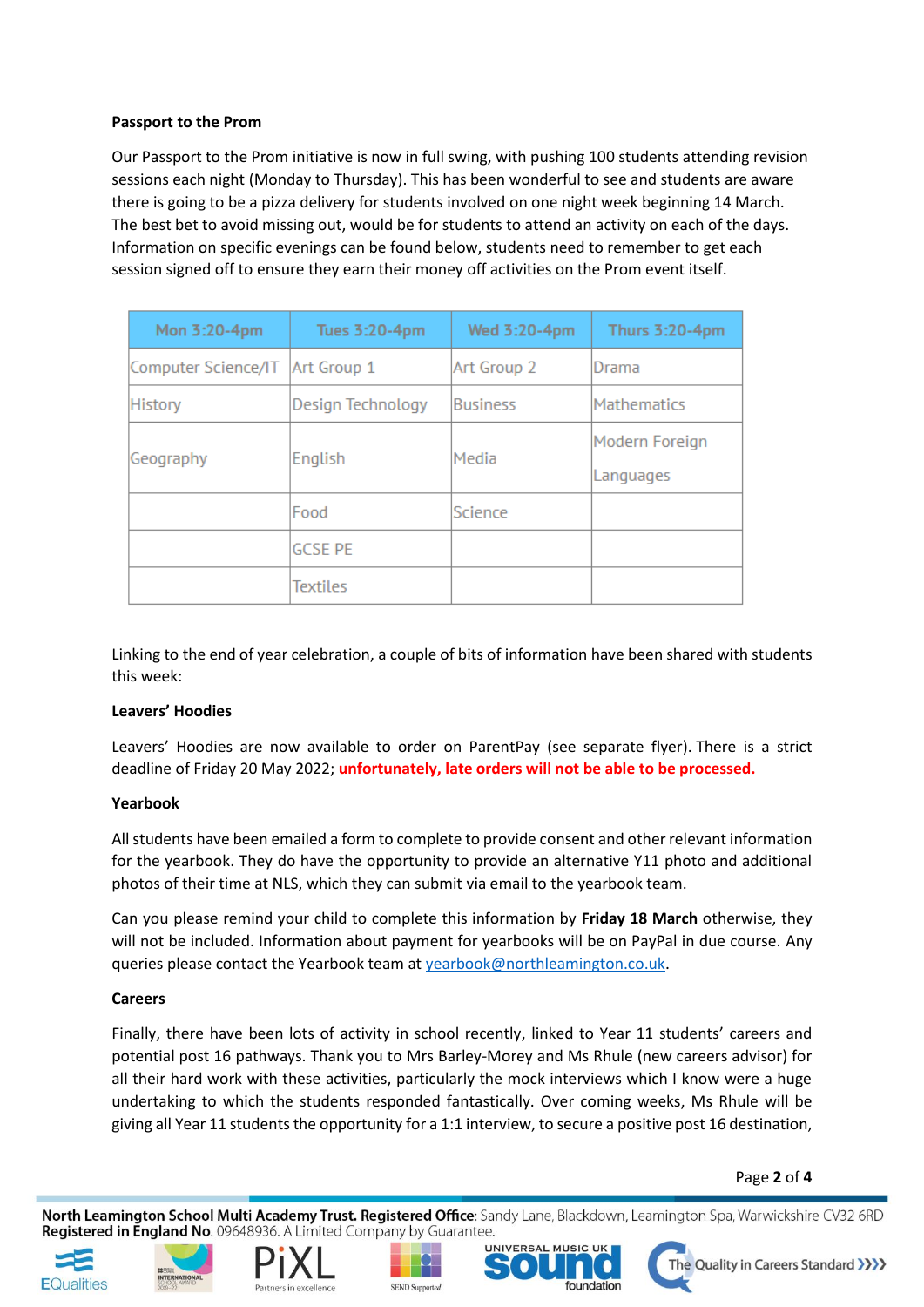if required. This is in addition to careers club on a Monday and Tuesday (see below). If you would like any further information, please contact our careers teams via email: [careers@northleamington.co.uk](mailto:careers@northleamington.co.uk)

# **CEIAG Y11 Mock Interviews**

The aim of this event was to provide an opportunity for Y11 students to have an experience of an interview in a positive and confidence building environment.

We could not be prouder of every single student who took part in the interviews that took place on Tuesday 1 March. We will be looking to offer an additional opportunity for any students who were unable to attend their interview at a later date.

Here are just a few of the comments made by the team from external interviewers who supported the event:

- A huge thank you for having us. It was most definitely rewarding to have this opportunity in speaking with students and helping them to prepare for their individual futures.
- Thank you for all the work that went into organising these interviews. It was really energising to be part of the team supporting the students and I loved hearing their stories.
- All students answered exceptionally well and I was impressed with the examples and context given behind their answers. Once they lost their nerves after the first few questions, they were able to speak with more confidence and passion.
- All the students were prompt, polite, engaged and really wanted to do well. Any nerves I think showed they cared about the interviews
- I was amazed at the extra-curricular activities (sports and jobs) that so many of the students have achieved and engaged in, despite Covid lockdowns.
- Everyone, absolutely everyone, had something to say, a real range of different personalities and interests, it was really interesting. It was also very humbling to be face-to-face with their lives and for many of them what they manage day to day, re their own challenges or challenges at home.
- I thought the students were great, most of mine were quite nervous and they handled this really well by calming their nerves, keeping control and taking time to consider the questions to give their best answers. I was really impressed by the honesty of those who shared how disappointed they were by year 10 results and how they were in effect pulling their finger out to change their ways to get better end results in Year 11. This honesty about self-reflection and a change in motivation is very endearing and entirely believable and helps you understand someone's story.
- Thank you so much for inviting us to be interviewers for your Y11 students. I felt the interview day went extremely well and felt all the students had prepared well for the interviews.
- Many thanks for yesterday's event I came away so positive and inspired by your students, and on a personal level it gave me hope! Having talked to my company about the success of the event, we would love to be involved with any future events that you run, so please keep me posted!
- As part of my role, I interview candidates almost every day for roles within our company. Your students had clearly prepared well for the interview, and were able to give thoughtful, informed answers.
- Many of the students performed so well, had they been applying for an apprenticeship or a role with my company, I would have had no hesitation in employing them! It was an absolute

Page **3** of **4**

North Leamington School Multi Academy Trust. Registered Office: Sandy Lane, Blackdown, Leamington Spa, Warwickshire CV32 6RD Registered in England No. 09648936. A Limited Company by Guarantee.













The Quality in Careers Standard >>>>>>